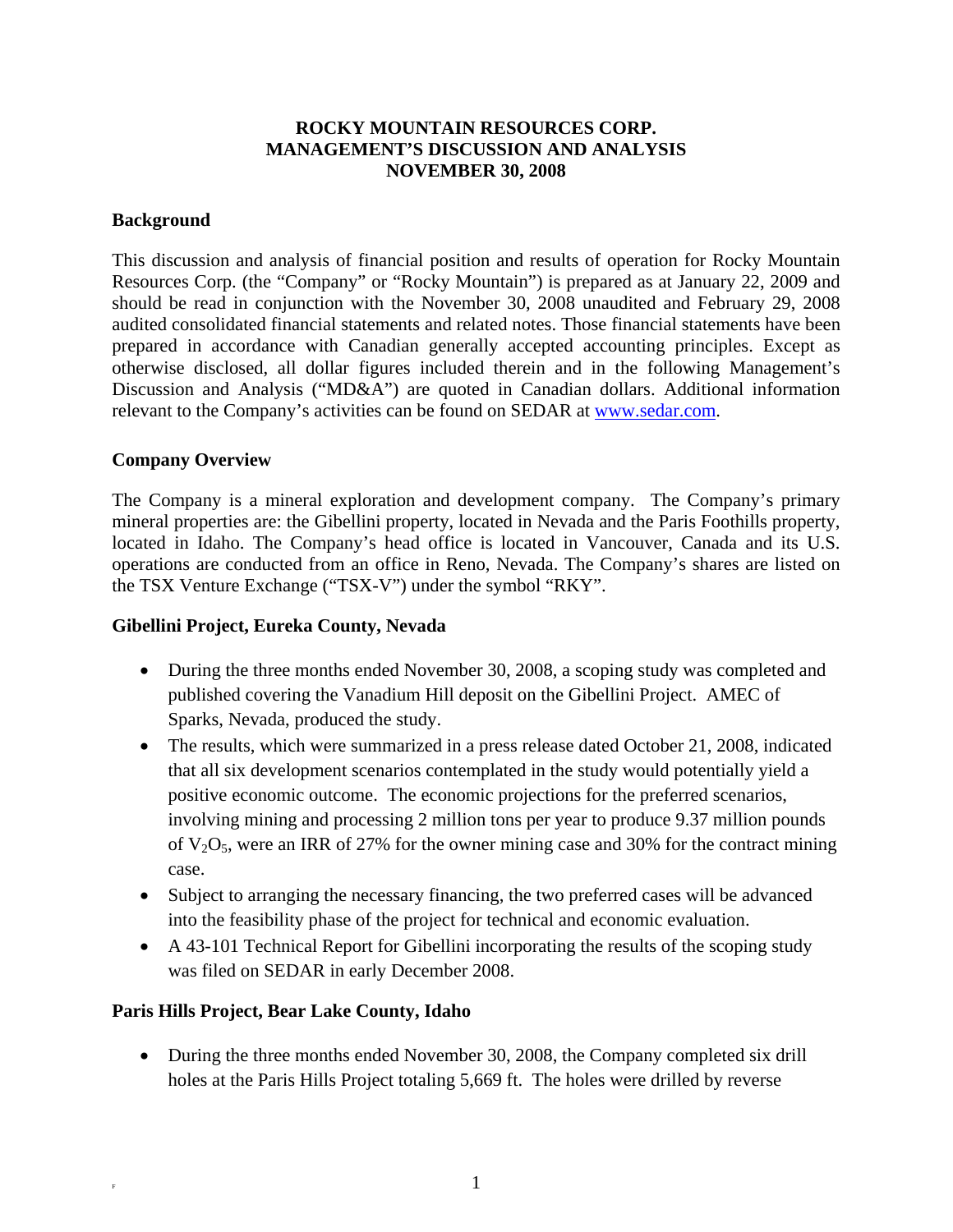circulation methods. Samples were collected for assay through the phosphate and vanadium zones where encountered.

- Results of the drilling program were summarized in a press release dated November 24, 2008. The drilling program yielded results that confirmed the grades and thicknesses of the high-grade phosphate and vanadium beds reported by Earth Sciences, Inc., in their work from the 1970s. Also, the program identified that there are thicker zones of intermediate grade phosphate surrounding the high-grade phosphate beds.
- Throughout the quarter ended November 30, work was advancing on a 43-101 compliant technical report for Paris Hills. The technical report will be based on the latest drilling data and the historical data from work by Earth Sciences. A summary of the resource estimates was filed on SEDAR in a news release dated January 21, 2009 and the full report will be filed in due course.

The above information has been reviewed and approved by Thomas J. DeMull, (Registered PE Mining NV and AZ), a "qualified person" as that term is defined in National Instrument 43-101.

## **Results of Operations**

The following table sets forth selected data for the periods indicated:

|                                                | Three Months Ended<br>November 30 |           | Nine Months Ended<br>November 30 |           |
|------------------------------------------------|-----------------------------------|-----------|----------------------------------|-----------|
|                                                | 2008                              | 2007      | 2008                             | 2007      |
| <b>Exploration expenditures</b>                | \$478,718                         | \$286,171 | \$993,778                        | \$766,376 |
| General expenses:                              |                                   |           |                                  |           |
| Consulting                                     | 25,756                            |           | 33,023                           |           |
| Depreciation                                   | 4,679                             | 309       | 8,541                            | 992       |
| Investor relations and shareholder information | 40,174                            | 961       | 64,669                           | 2,381     |
| Office facilities and administrative services  | 18,229                            | 7,170     | 47,130                           | 23,903    |
| Professional fees                              | 16,097                            | 497       | 65,130                           | 24,828    |
| Salaries and benefits                          | 97,076                            | 10,797    | 310,596                          | 33,723    |
| Stock-based compensation                       | 60,122                            |           | 124,145                          |           |
| Transfer agent, listing and filing fees        | 1,834                             | 7,445     | 17,349                           | 10,880    |
| Travel                                         | 50,013                            | 962       | 85,285                           | 2,257     |
| Office and sundry                              | 10,633                            | 3,915     | 31,940                           | 8,576     |
|                                                | 324,613                           | 32,056    | 787,808                          | 107,540   |
| Interest income                                | (3,154)                           | (20, 300) | (23, 548)                        | (37,023)  |
| Foreign exchange                               | (33,702)                          | (7,192)   | (89,720)                         | 10,918    |
| Property review costs                          | 1,471                             | 26,383    | 7,563                            | 78,706    |
| Mineral properties abandoned                   |                                   |           | 64,467                           |           |
| Loss for the period                            | \$767,946                         | \$317,118 | \$1,740,348                      | \$926,517 |
| Loss per share                                 | \$0.05                            | \$0.02    | \$0.12                           | \$0.07    |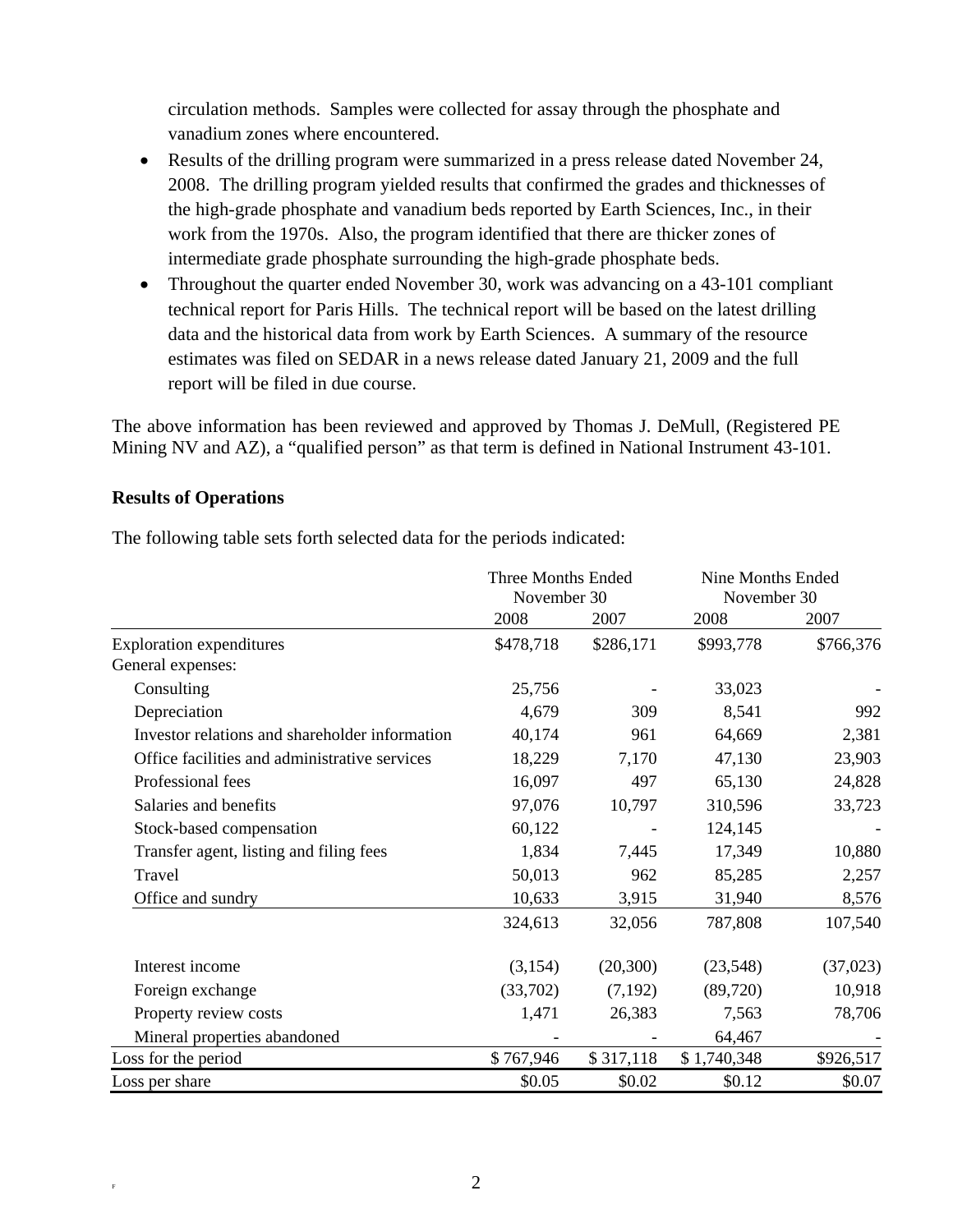The Company incurred a loss of \$767,946 and \$1,740,348 for the three months and nine months ended November 30, 2008 respectively; compared to a loss of \$317,118 and \$926,515 for the comparable periods of the prior year. As the Company has no operating revenues, the increased loss is due to increased expenditures.

Property exploration expenditures are the largest component of expenses, with most of the spending being concentrated on the Gibellini and Paris Foothills properties and focused on drilling and the scoping study.

After exploration activities, salaries and benefits comprised the next largest expense. In 2007, the Company paid a salary of US\$3,000 per month plus benefits to a director for his part-time services as Vice-President of Exploration. This arrangement was terminated in April 2008 after a full-time President was hired for the Company. The Company paid a US\$50,000 recruitment fee to an employment consultant in connection with the executive search and also paid a US\$40,000 signing bonus to the new president. Effective March 15, 2008, the Company commenced paying a salary of US\$12,500 per month plus benefits to the new president. These amounts were all expensed as salaries and benefits. Effective October 16, 2008, the Company also hired a VP – Business Development at US\$8,333 per month.

Travel and investor relations expenses increased substantially during the current period, largely due to the trade shows attended by the President in Europe.

Stock-based compensation costs are a non-cash cost and are computed using the Black-Scholes option pricing model to estimate the fair value of stock options granted. During the nine months ended November 30, 2008, the Company recorded a \$124,145 expense with respect to the vesting of certain options granted in February 2008 and 100,000 stock options granted during the current period. No options were granted and none vested during the corresponding period of 2007.

The increases for all other categories of expenses are a reflection of increased corporate activity. During the first quarter ended May 31, 2008, the Company hired a new president, re-located its US corporate office to Reno Nevada, expanded the work program and started a scoping study on the Gibellini property and continued the search for new mineral projects. The Company's only source of income is interest earned from funds on deposit.

# **Financial Position, including Cash Flows, Liquidity and Capital Resources**

At November 30, 2008, cash was \$364,590, down from \$2,215,100 at February 29, 2008. Working capital at November 30, 2008 was \$292,447. During the nine months ended November 30, 2008, the Company received \$143,200 from the exercise of agent's warrants. Company's cash resources are on deposit with a major Canadian chartered bank. The Company does not invest in asset-backed commercial paper.

Administrative costs (excluding stock-based compensation, a non-cash expense) were \$663,663 for the nine months ending November 30, 2008, but the largest use of funds was related to mineral property activity. During the nine months ending November 30, 2008, the Company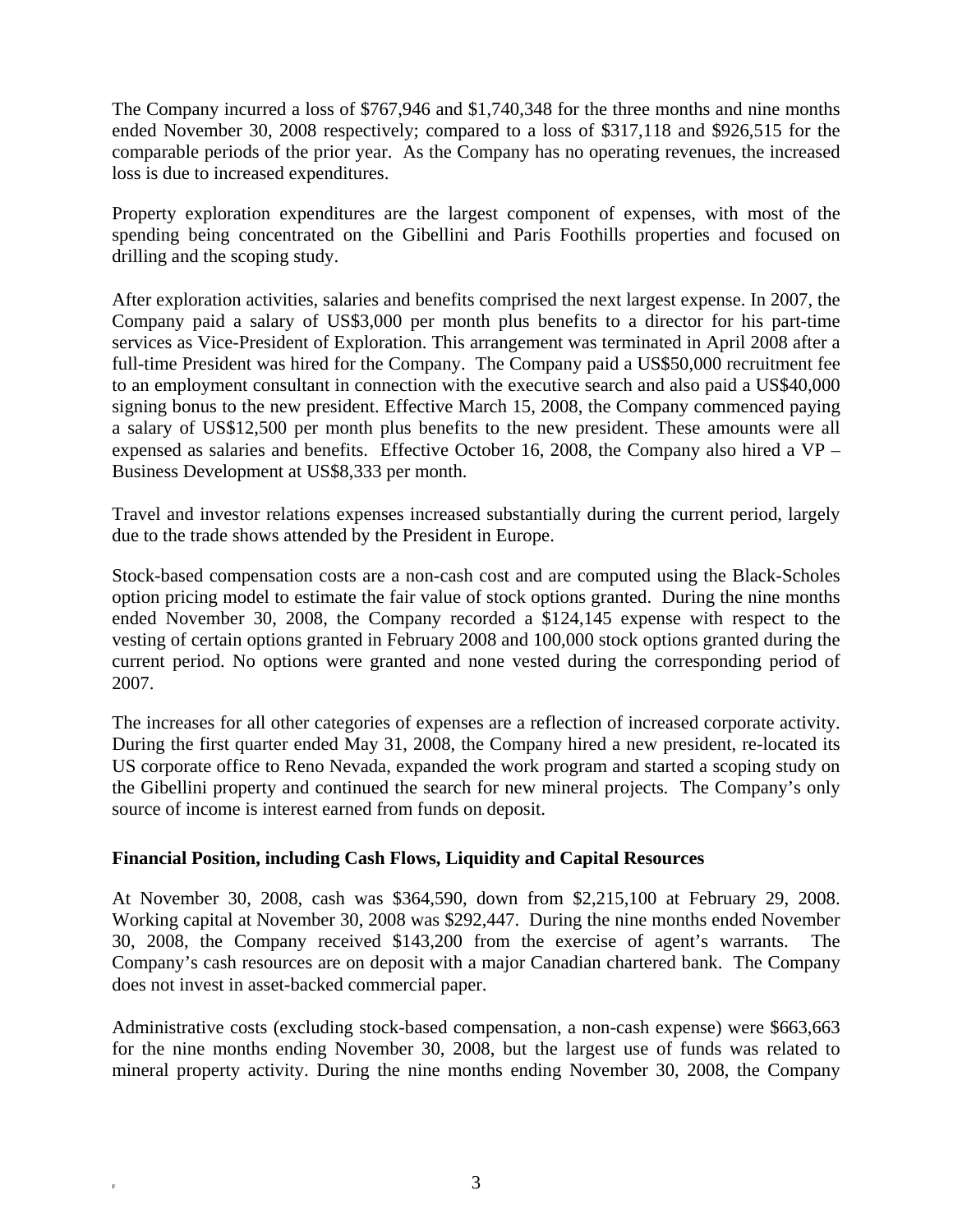spent \$383,922 on property acquisition costs (advance royalty payments, option payments and staking costs) and \$993,778 on mineral property exploration expenditures.

Rocky Mountain requires additional financing to fund corporate activities and to cover option payments and exploration and development of its mineral properties. The Company is currently seeking equity financing as it expects to be out of funds by the end of January 2009. Financing required to fund anticipated activities for the 13 months through to the end of February 2010 include \$400,000 for option payments on the Paris Hills and Gibellini properties and approximately \$750,000 for corporate and administrative costs, including salaries. An exploration budget has not yet been determined as it will depend on available financing.

On January 21, 2009, the Company announced a private placement for up to 4 million units at \$0.30 per unit for gross proceeds of up to \$1,200,000. Each unit will consist of one common share and one non-transferable share purchase warrant. Each warrant will entitle the holder to purchase one common share at a price of \$0.40 per common share for a period of six months from the offering closing date. A cash commission of 5% may be payable on a portion of the financing.

The proposed financing, if fully subscribed, will be sufficient to cover all of the option payments and administrative costs to February 2010. Funding for exploration and development programs will depend on the degree to which warrants are exercised. At present, exploration activity on the properties is minimal due to winter conditions. The preferred time frame for this work is late spring through early fall. The Company will be monitoring its cash, stock market conditions and financing opportunities over the next several months prior to determining an exploration program for the coming year. Although the Company has been successful with its equity financings in the past, there is no assurance that the proposed financing will be successful. In the event that the proposed financing is undersubscribed, it would be necessary for the Company to arrange an additional financing and / or reduce administrative costs.

|                          | Mineral<br>Exploration<br>(\$) | General<br>Expenses<br>$\left( \text{\$}\right)$ | Stock-based<br>Compensation<br>(\$) | Interest<br>Income<br>$\left( \text{\$}\right)$ | Net Loss<br>$(\$)$ | Basic &<br>Diluted<br>Loss<br>Per Share<br>$(\$)$ |
|--------------------------|--------------------------------|--------------------------------------------------|-------------------------------------|-------------------------------------------------|--------------------|---------------------------------------------------|
| 03 – November 30, 2008   | 478,718                        | 264,491                                          | 60,122                              | (3,154)                                         | 767,946            | 0.05                                              |
| $Q2 -$ August 31, 2008   | 277,026                        | 154.311                                          | 35,023                              | (7,603)                                         | 484.558            | 0.03                                              |
| $Q1 - May 31, 2008$      | 238,034                        | 244.861                                          | 29,000                              | (12,791)                                        | 487.844            | 0.03                                              |
| Q4 – February 29, 2008   | 85,787                         | 62,594                                           | 267,696                             | (19,081)                                        | 503,548            | 0.03                                              |
| $Q3 - November 30, 2007$ | 286,171                        | 32,056                                           |                                     | (20, 300)                                       | 317,118            | 0.02                                              |
| $Q2 -$ August 31, 2007   | 356,713                        | 36,597                                           |                                     | (6,262)                                         | 435,840            | 0.04                                              |
| $Q1 - May 31, 2007$      | 123,490                        | 38,887                                           |                                     | (10, 461)                                       | 173,557            | 0.01                                              |
| Q4 – February 28, 2007   | 64.419                         | 49.752                                           |                                     | (5,584)                                         | 111,383            | 0.01                                              |

### **Summary of Quarterly Results:**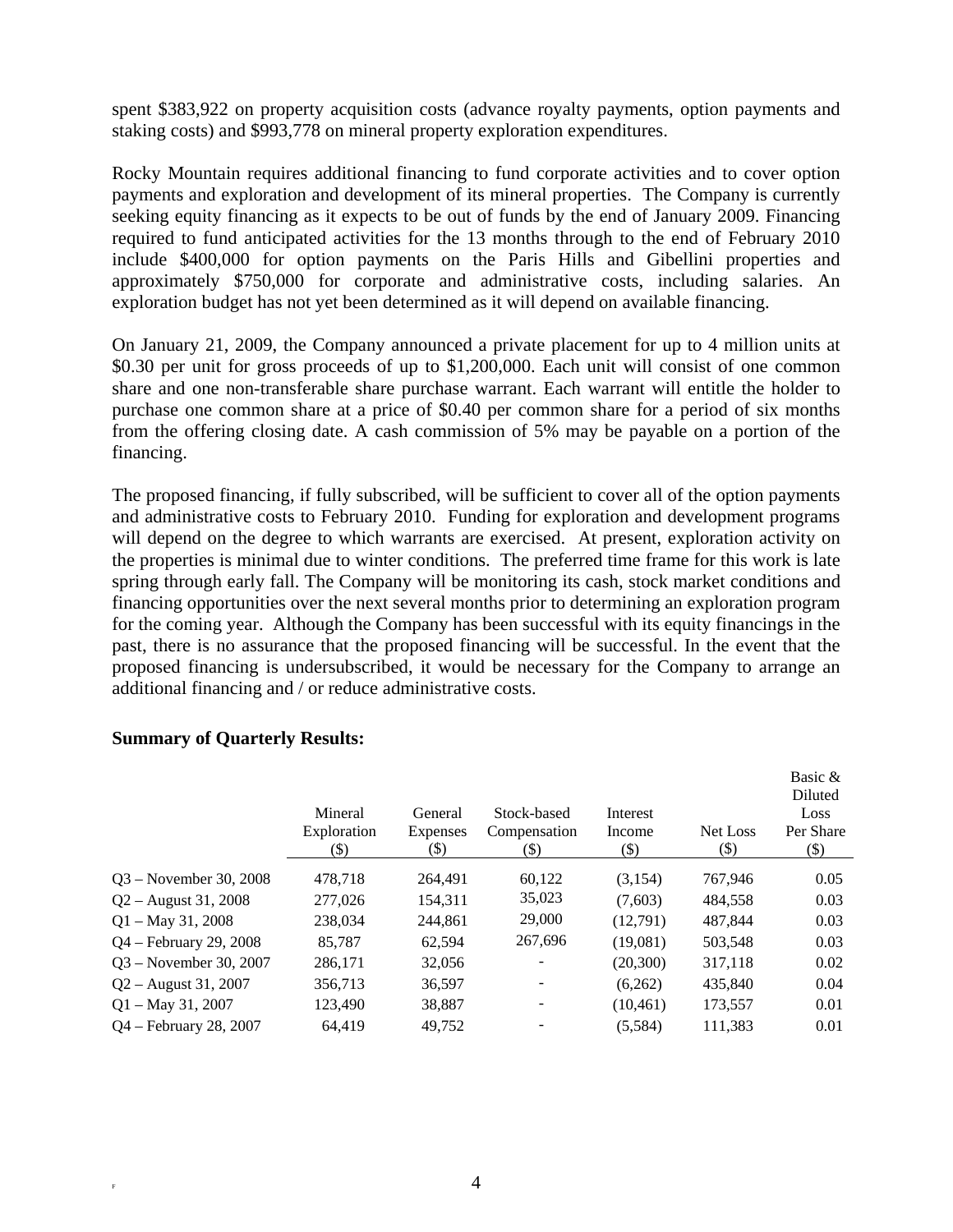#### **Explanatory Notes:**

- 1. The Company was incorporated on March 2, 2006 and earns interest income but has no operating revenue. Interest income is dependant upon the amount of funds on deposit and interest rates paid. The Company completed a private placement for approximately \$1,120,000 during January 2007 and its IPO for approximately \$2,236,000 (net) during September 2007. Interest income dropped during 2008 due to consumption of funds and declining interest rates.
- 2. General expenses have been trending upward since incorporation reflecting increased levels of activity. Costs for Q4 – February 29, 2008 were elevated primarily due to higher professional fees, including an accrual for the year end-audit and legal costs associated with documents for proposed property lease acquisitions. During  $Q1 - May 31$ , 2008, the Company hired a full-time president and commenced paying US\$12,500 per month plus benefits. In connection with this placement, the Company paid a US\$40,000 signing bonus and a US\$50,000 placement fee to the recruitment consultant who conducted the executive search. In addition, the Company moved its U.S. operations from East Helena, Montana to expanded facilities in Reno, Nevada and costs increased accordingly. During  $Q3$  – November 30, 2008, the Company hired a part-time  $VP$  – Business Development and as a result, salary costs increased by US\$8,333 per month.
- 3. Mineral exploration expenses tend to have a seasonal trend as exploration activity is easier during the late spring, summer and early fall. Although there is year round access to the Gibellini property, the Lake Owen property, the option for which was dropped in February 2008, was at elevation and was inaccessible from mid-fall to late spring.
- 4. Stock-based compensation costs are a non-cash expense and represent an estimate of the fair value of stock options granted. During the quarter ended Q4 - February 29, 2008, the Company granted to certain consultants a total of 690,000 options, of which 650,000 were subject to vesting provisions. During  $Q3$  – November 30, 2008, the Company granted 100,000 options to its  $VP -$  Business Development, subject to vesting provisions.

### **Transactions with Related Parties**

The Company paid Ionic Management Corp. ("Ionic"), a company related by virtue of one director and two officers in common, a fee of \$36,000 (\$4,000 per month) for accounting and various administrative office services provided in Canada. In addition, the Company reimburses Ionic for out of pocket direct costs incurred on behalf of the Company. Such costs include travel, postage, courier charges, printing and long distance telephone charges.

The Company paid US\$400 rent (US\$200 per month) for its Montana office to Mr. Alan Branham, a director. This arrangement was terminated on April 30, 2008.

These transactions are in the normal course of operations and are measured at the exchange amount, which is the amount of consideration established and agreed to by the related parties.

### **Changes in Accounting Policy Including Initial Adoption**

#### **Financial Instruments**

Effective March 1, 2008, the Company implemented the new CICA accounting sections: 3862 (Financial Instruments – Disclosure), 3863 (Financial Instruments – Presentation), which replaced section 3861 Financial Instruments – Disclosures and Presentation. These new standards revise and enhance the disclosure requirements, and carry forward, substantially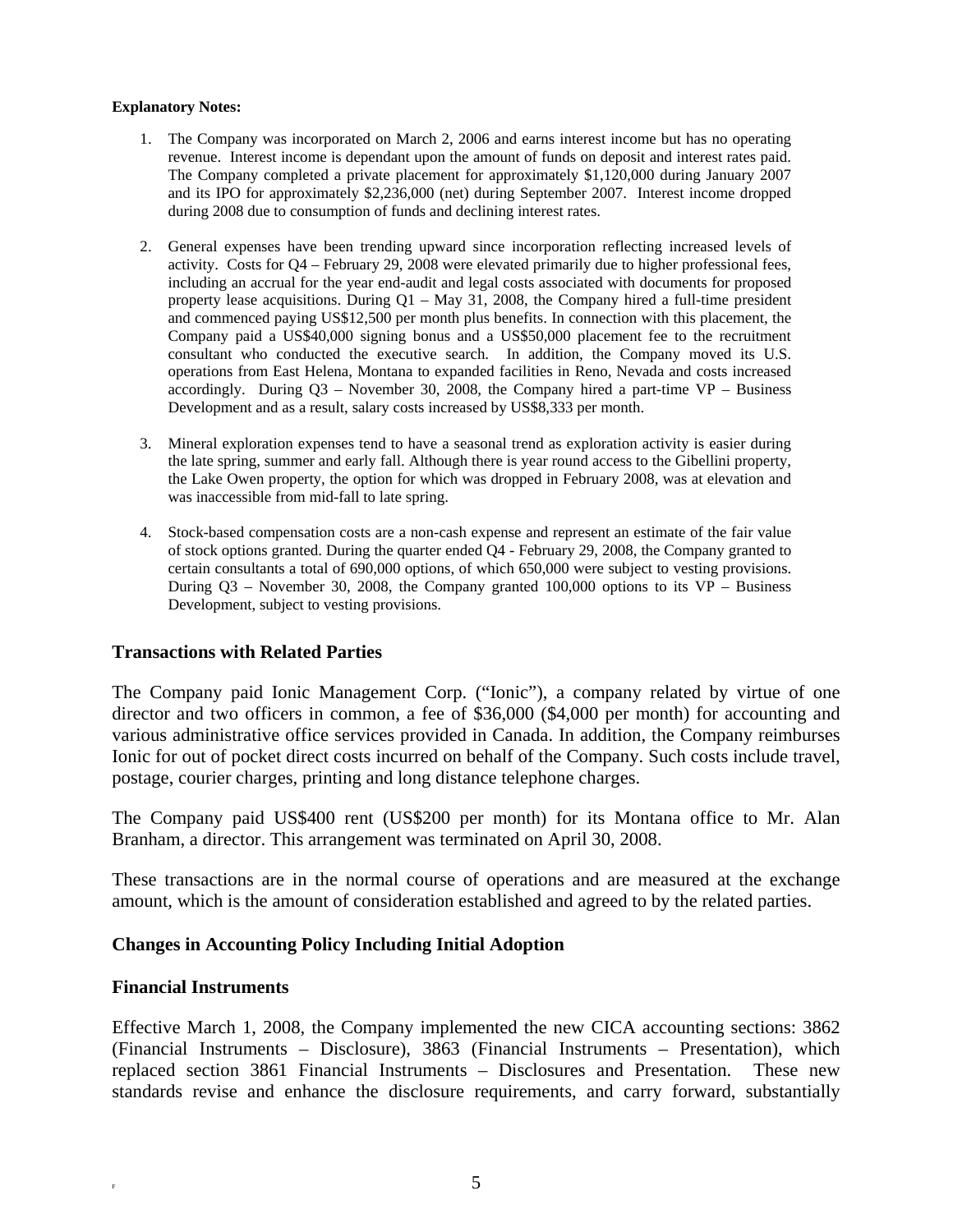unchanged, the presentation requirements. Sections 3862 and 3863 emphasize the significance of financial instruments for the entity's financial position and performance, the nature and extent of the risks arising from financial instruments, how these risks are managed. These new standards are applicable to interim and annual periods relating to fiscal years beginning on or after October 1, 2007. These new Sections relate to disclosure and presentation only and will not have an impact on the Company's financial results.

## **Capital Disclosures**

Effective March 1, 2008, the Company implemented the new CICA accounting section 1535 (Capital Disclosures). Section 1535 specifies the disclosure of (i) an entity's objectives, policies, and processes for managing capital; (ii) quantitative data about what the entity regards as capital; (iii) whether the entity has complied with any capital requirements; and (iv) if it has not complied, the consequences of such non-compliance. This new Section relates to disclosure and will not have an impact on the Company's financial results.

### **Assessing Going Concern**

Effective March 1, 2008, the Company implemented accounting section 1400, which requires management to assess and disclose an entity's ability to continue as a going concern. This section applies to interim and annual financial statements relating to fiscal years beginning on or after January 1, 2008.

## **International Financial Reporting Standards ("IFRS")**

In January 2006 the AcSB announced that accounting standards in Canada are to converge with IFRS. The AcSB has indicated that Canadian entities will need to begin reporting under IFRS by the first quarter of 2011 with appropriate comparative data from the prior year. Under IFRS, the primary audience is capital markets and as a result, there is significantly more disclosure required, specifically for quarterly reporting. Further, while IFRS uses a conceptual framework similar to Canadian GAAP, there are significant differences in accounting policy which must be addressed. While the Company has begun assessing the adoption of IFRS for 2011, the financial reporting impact of the transition to IFRS cannot be reasonably estimated at this time.

### **Goodwill and intangible assets**

The AcSB issued CICA Handbook Section 3064, which replaces Section 3062, Goodwill and Other Intangible Assets, and Section 3450, Research and Development Cost. This new section establishes standards for the recognition, measurement, presentation and disclosure of goodwill subsequent to its initial recognition of intangible assets. Standards concerning goodwill remain unchanged from the standards included in the previous Section 3062. This section applies to interim and annual financial statements relating to fiscal years beginning on or after October 1, 2008.

The Company is currently assessing the impact of the above new accounting standards on the Company's financial position and results of operations.